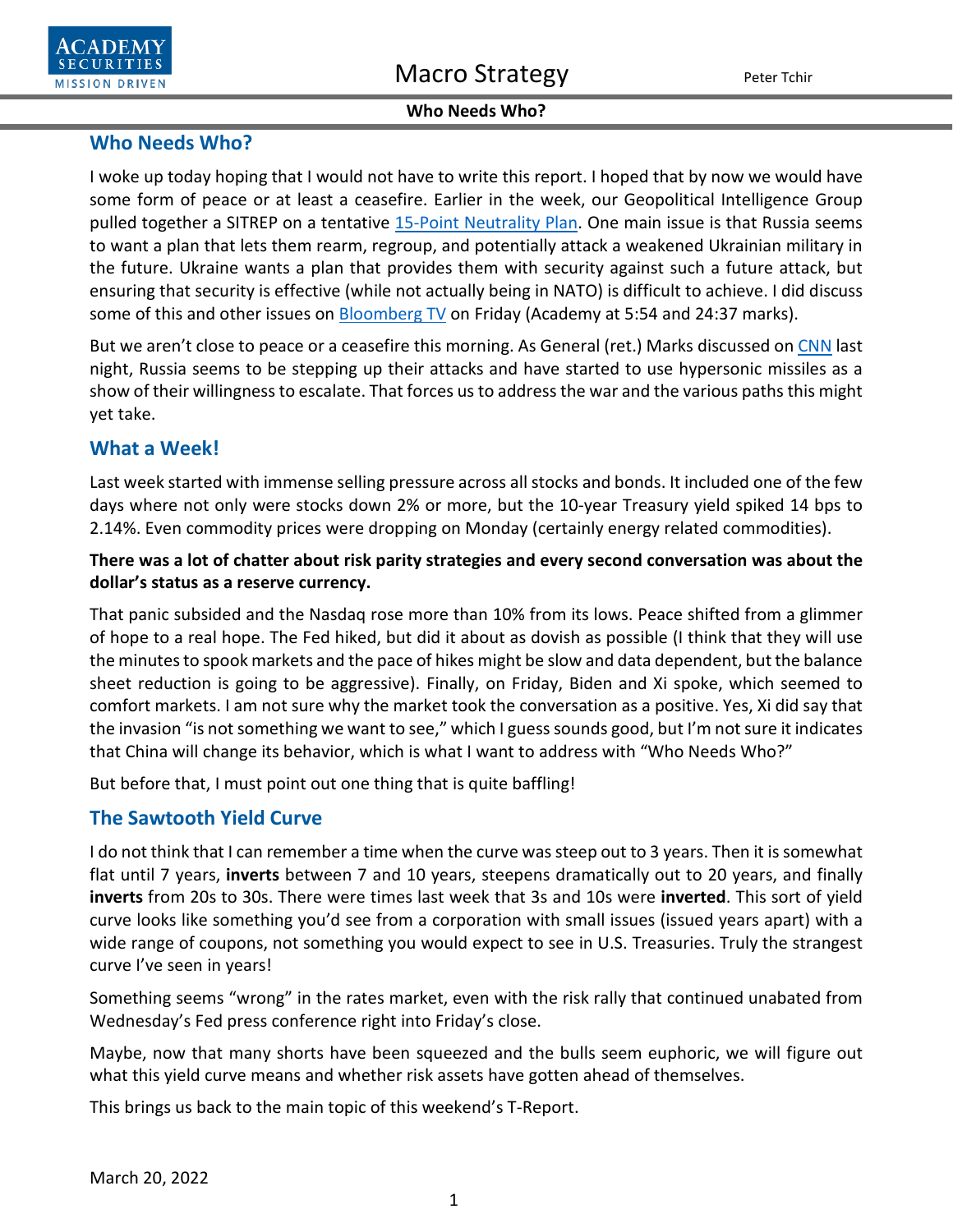

### **Who Needs Who?**

No one is talking about the decline of the dollar as the **world's reserve currency**, but maybe we should be. People are instead talking about how effective sanctions are and how they might tilt Russians and the oligarchs against Putin, so maybe we should examine that theory. Since we took Xi's comments as an indication that he doesn't support the war, maybe we need to question that too?

**The one thing I hear a lot, especially in the bullish conversations lately, is that "they" need "us" more than "we" need "them."** Whether it is innate American exceptionalism coming through, or something else, I am not sure that those statements are true (while acknowledging that the "us," the "we," and "them" are a bit vague).

|                             | <b>U.S.</b> | <b>EU</b>    | <b>Russia</b>  | China    | India |
|-----------------------------|-------------|--------------|----------------|----------|-------|
| <b>Buys Food</b>            |             | ✓            | $\pmb{\times}$ |          |       |
| <b>Sells Food</b>           |             | $\checkmark$ |                | $\bm{x}$ |       |
| <b>Buys Raw Resources</b>   |             |              | $\pmb{\times}$ |          |       |
| <b>Sells Raw Resources</b>  |             | x            |                | X        | X     |
| <b>Buys Finished Goods</b>  |             |              |                |          |       |
| <b>Sells Finished Goods</b> |             | $\checkmark$ | $\pmb{\times}$ |          |       |

So, when thinking about "who needs who," I thought it might be interesting to build a very crude table to help think about it. It is crude, simplistic, and not at all rigorous in terms of underlying data, but probably good enough to illustrate a point.

Anywhere you have a large check mark in one country and a corresponding red X in another, there should be the possibility of doing business.

When looked at through this simple lens, **China and Russia are perfect bedfellows**. What China needs, Russia has, and vice versa! **India**, which is a net food exporter, isn't quite as perfect of a match, but maybe we can see why India has been reticent to join sanctions on Russia?

I didn't add the **Kingdom of Saudi Arabia**, as they don't align well with Russia, but they do align well with China.

I didn't add **Iran** or **Venezuela**, both countries the U.S. has reached out to for oil and gas, because that didn't fit this chart, but it does open another parallel dialogue – "closeness."

In any case, I think that if we think about what countries "need," especially at the basic levels of food, raw materials, and finished goods, it is far less clear that other countries need "us" (the U.S. and Europe) more than we need "them." That is already occurring and will continue to occur.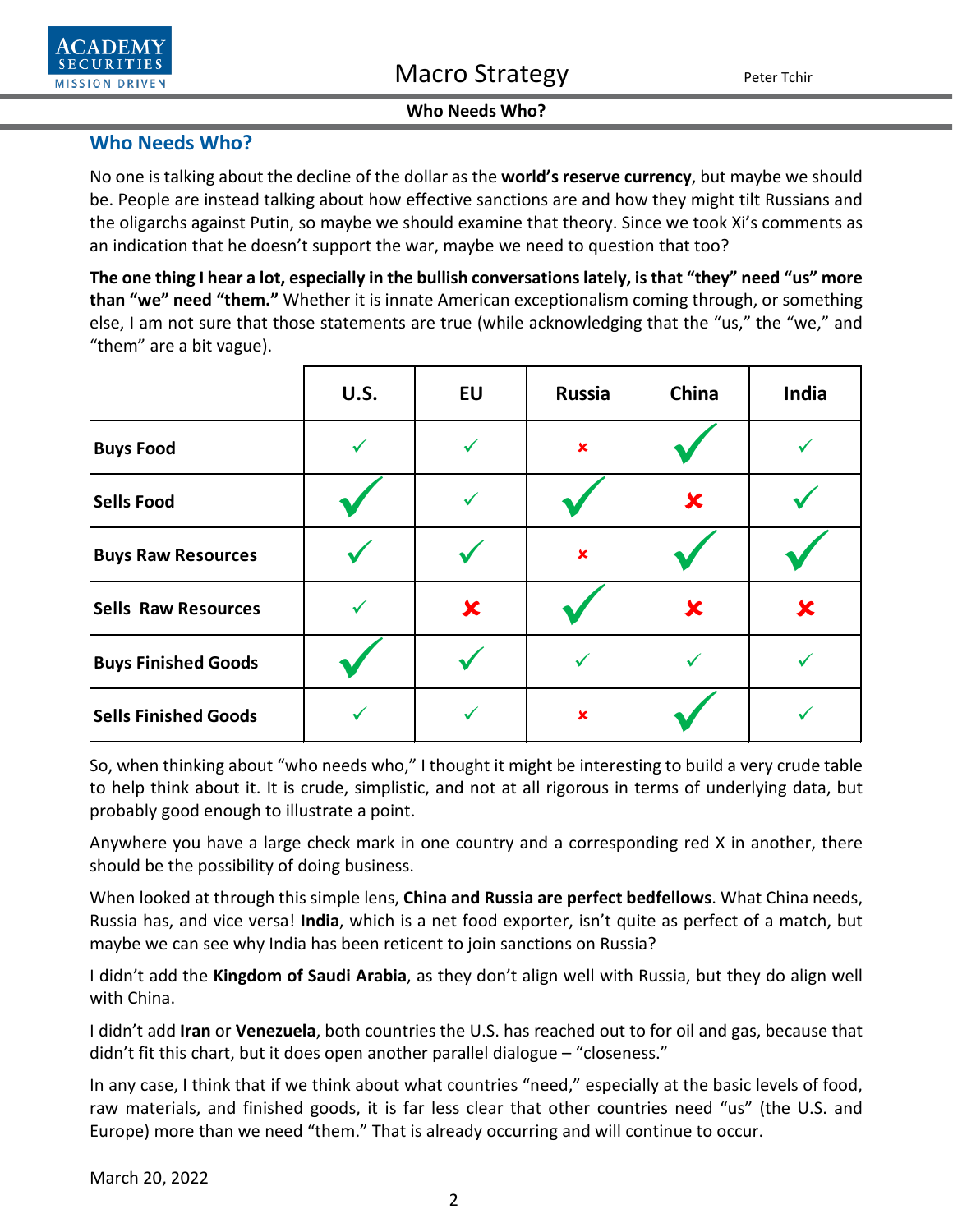

### **Closeness**

I continue to believe that we are moving towards a realignment of global relations. Closeness will be a key factor in how those relationships are prioritized. **Closeness can mean**:

- **Physical proximity**. It makes sense to increase trade with countries where it is easy to ensure the smooth delivery of goods back and forth. This creates far less risk of disruptions, especially if more countries resort to projecting their military might.
- **Similar political or moral views.** The Russian invasion has highlighted how important it is to have ties to countries that think and behave according to the norms you view as acceptable. The U.S. had already targeted regions in China (for their suppression of the Uighurs), Iran, and Venezuela, so dealing with sanctions in those countries seems to be an increasing risk.

### **There are two sides to this coin.**

Let's go back to the **Kingdom of Saudi Arabia**. They are not particularly well aligned with us from a "political" standpoint. They know that we are trying to wean ourselves off their fossil fuels while at the same time, we don't agree with how they treat their citizens, etc.

Could we see a shift over time where they move closer to China, which doesn't care about how their "partners" treat people, so long as they supply what China needs? China also seems likely to be a longer-term buyer of traditional fossil fuels than the West.

# **Total Return Swaps**

This might look like a total non-sequitur, but there is some method to the madness.

At Bankers Trust (BT) in the 1990's, we did total return swaps. We would pay the total return of an asset to a client versus receiving a financing fee. The total return swap business is a common practice today, but I wanted to highlight a few things about what we did that are relevant to today:

- The salespeople functioned as Bankers Trust Securities employees. BTSec had the best protections from a legal standpoint on the sales side, so it was used.
- Bankers Trust International was the London Branch of Bankers Trust NY and was the entity that faced clients. The ISDA is better done out of London and we had other regulatory reasons for using that entity.
- In the case of leveraged loans (the bulk of what we did), it was best to own those assets in Bankers Trust New York (the U.S. bank) and pass the net returns to BTI.

I illustrate this "simple" arrangement to show how well-regulated entities can figure out ways to move money around the globe efficiently and legally.

### **So, for all those who seem to think that countries won't be able to figure out how to trade without the dollar, I don't believe it for a second.**

China has been pushing the IMF to increase their currency's percentage in the SDR. They have been encouraging trading oil and gold futures in their currency. They have almost certainly been suggesting to central banks that they should hold Chinese bonds in proportion to their SDR representation or more.

March 20, 2022 If you are a country that is not "close" to the U.S. and you are witnessing the issues that Russia (its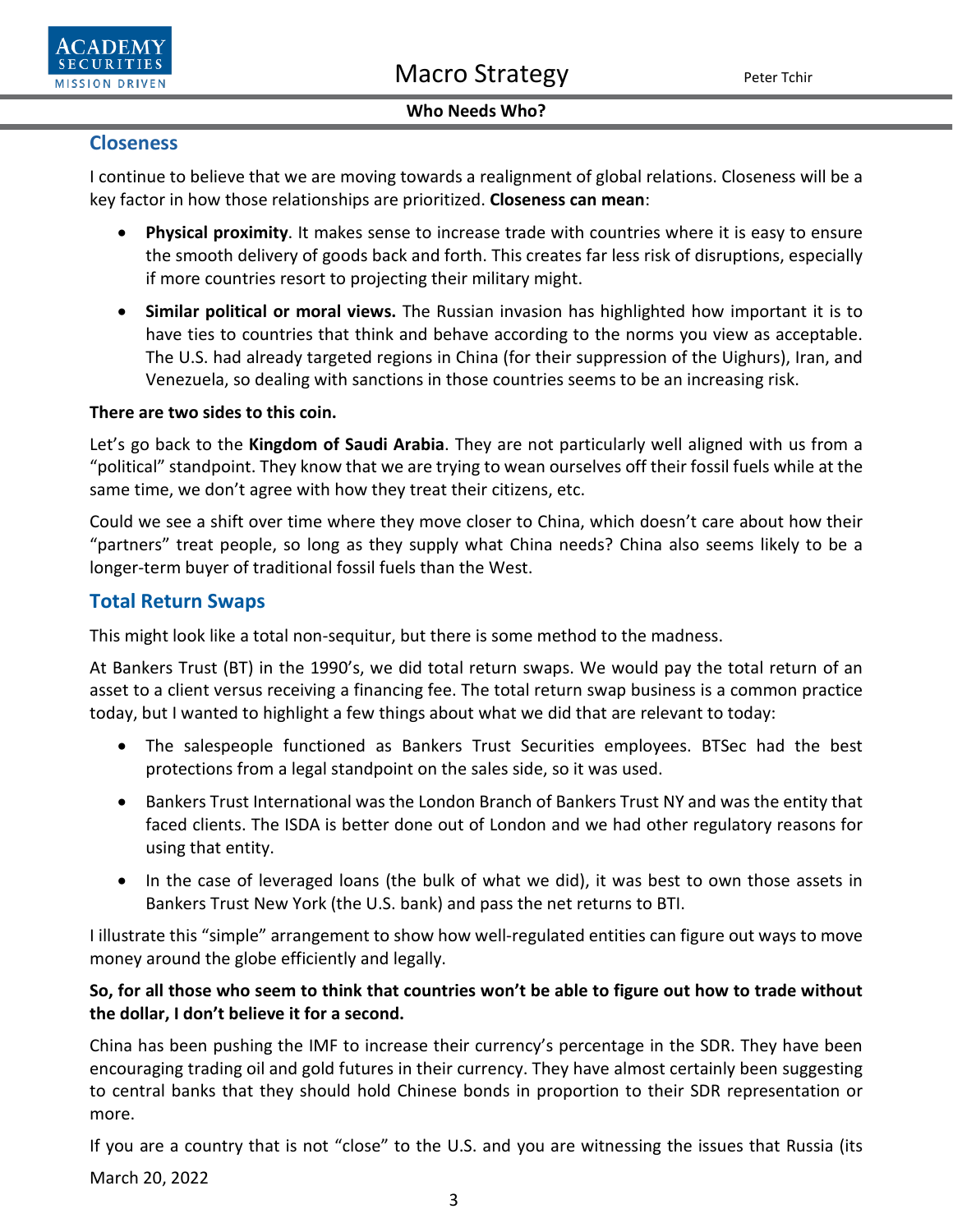

Central Bank in particular) is facing from sanctions, maybe you need to think twice about what you hold. If we can "weaponize" the dollar or Treasuries, then it changes the calculus on what you should hold (or at least I think it will).

# **Who Needs Who?**

I am far from convinced that the narrative of "them needing us more than we need them" is correct.

While the near panic early last week about the de-dollarization was overdone, I think that is a risk that is real and increasing. It will take time, but if China continues to buy Russian products, then why wouldn't other countries look to make arrangements with China, especially if they aren't "close" to us? Despite Xi's comments, there is no indication that they will stop. Nor, as far as I can tell, is there any indication that India will stop securing natural resources at extreme discounts.

### **How can we tell if this shift away from the dollar is occurring?**

I don't know, but I think that we can look to a few things:

- Dollar weakness and Yuan strength. A bit messy, especially when one isn't freely traded, but something to watch.
- "Intermediate" assets rising in price. Could we see money shifted into things like gold or crypto as they make their way out of dollars and into other currencies?
- Any TIC data that shows countries that are not "close" to us reducing their Treasury holdings. Since most countries tend to own shorter dated Treasuries, this would put pressure on the front end of the yield curve.

I'm not sure that we need to react to this today, but it is something to think about (especially since so many people have mentioned that China is stockpiling commodities, in what could be viewed as a step towards "sanction proofing" themselves).

### **Bottom Line**

**I am less hopeful today than I was last weekend, and far less hopeful than on Tuesday that a ceasefire or real peace is likely**. I hope I am wrong on this, but I believe this will grind on, which leaves us back to worrying about all the  $2^{nd}$  and  $3^{rd}$  [order effects](https://www.academysecurities.com/wordpress/wp-content/uploads/2022/03/Russian-Media-De-Linking-Acceleration-2nd-Order-Effects.pdf) discussed last weekend.

I am befuddled by the shape of the U.S. Treasury curve. The kinks point to issues other than reacting to Fed policy (I think). I **don't always agree with the shape of the curve, but often, I can understand it** from a macro standpoint, but this looks to me very much like micro issues and a sign of poor liquidity in what should be the most robust market. This worries me.

It feels that almost a month into this war, we (the West) seem too eager to believe that others will behave like we think they should when we have been horribly disappointed time and again.

**I do believe that something "broke" in February and it will not be repaired.** This realignment of global relationships, which was already occurring, will accelerate and shift the balances. It is up to us to identify the risks and opportunities. I continue to think that with respect to domestic energy and manufacturing, Canada, Mexico, and most of Latin/South America will benefit as we reposition ourselves.

However, given the strength of the rally last week, my outlook on the Fed (balance sheet reduction)

March 20, 2022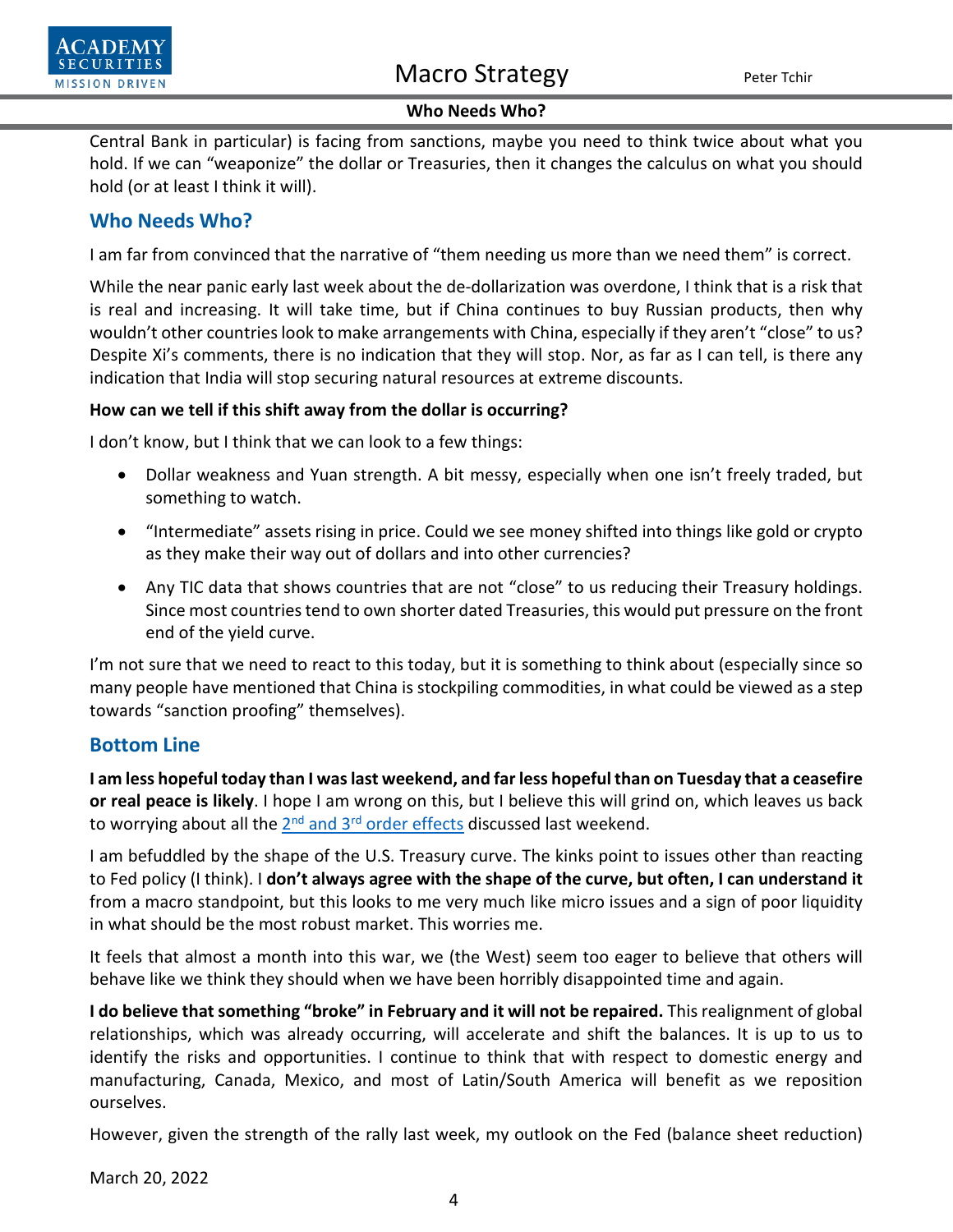

and the war (no ceasefire, as much as I wish), I cannot be constructive on risk.

**I'd like to sign-off on a positive note, but I just don't have it in me today,** heck I couldn't bring myself to title this piece "Who's Zoomin' Who" because it felt too cute for such a difficult topic (but I do have that song stuck in my head, so I guess all is not bad!) And it is light out past 5 pm on the East Coast too! So sure, let's attack this week and deal with the headlines as they come out and maybe we will wake up one morning to some semblance of normalcy with Russia!